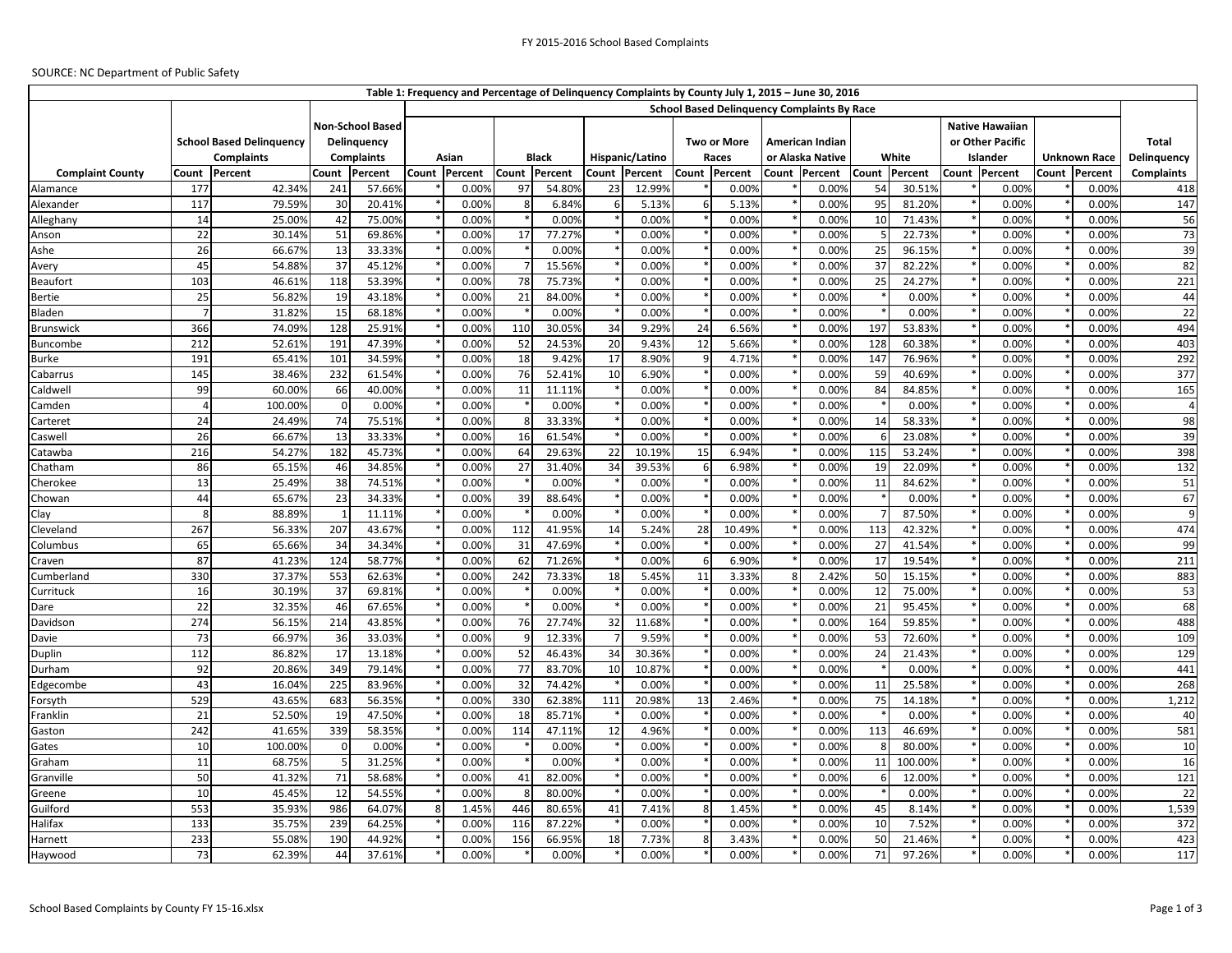## SOURCE: NC Department of Public Safety

|                         |                         |                                                |                   |         |   |               |     |               |                | Table 1: Frequency and Percentage of Delinquency Complaints by County July 1, 2015 - June 30, 2016 |    |               |                 |                                                    |                |               |                        |                 |                     |                   |
|-------------------------|-------------------------|------------------------------------------------|-------------------|---------|---|---------------|-----|---------------|----------------|----------------------------------------------------------------------------------------------------|----|---------------|-----------------|----------------------------------------------------|----------------|---------------|------------------------|-----------------|---------------------|-------------------|
|                         |                         |                                                |                   |         |   |               |     |               |                |                                                                                                    |    |               |                 | <b>School Based Delinquency Complaints By Race</b> |                |               |                        |                 |                     |                   |
|                         | <b>Non-School Based</b> |                                                |                   |         |   |               |     |               |                |                                                                                                    |    |               |                 |                                                    |                |               | <b>Native Hawaiian</b> |                 |                     |                   |
|                         |                         | <b>School Based Delinquency</b><br>Delinquency |                   |         |   |               |     |               |                | <b>Two or More</b>                                                                                 |    |               | American Indian |                                                    |                |               | or Other Pacific       |                 | <b>Total</b>        |                   |
|                         |                         | <b>Complaints</b>                              | <b>Complaints</b> |         |   | Asian         |     | <b>Black</b>  |                | Hispanic/Latino                                                                                    |    | Races         |                 | or Alaska Native                                   |                | White         |                        | <b>Islander</b> | <b>Unknown Race</b> | Delinquency       |
| <b>Complaint County</b> | Count                   | Percent                                        | Count             | Percent |   | Count Percent |     | Count Percent | Count          | Percent                                                                                            |    | Count Percent | Count           | Percent                                            |                | Count Percent |                        | Count Percent   | Count Percent       | <b>Complaints</b> |
| Henderson               | 134                     | 68.72%                                         | 61                | 31.28%  |   | 0.00%         | 23  | 17.16%        | 37             | 27.61%                                                                                             |    | 0.00%         |                 | 0.00%                                              | 74             | 55.22%        |                        | 0.00%           | 0.00%               | 195               |
| Hertford                |                         | 12.96%                                         | 47                | 87.04%  |   | 0.00%         |     | 100.00%       |                | 0.00%                                                                                              |    | 0.00%         |                 | 0.00%                                              |                | 0.00%         |                        | 0.00%           | 0.00%               | 54                |
| Hoke                    | 107                     | 53.23%                                         | 94                | 46.77%  |   | 0.00%         | 58  | 54.21%        |                | 4.67%                                                                                              | 15 | 14.02%        | 14              | 13.08%                                             | 15             | 14.02%        |                        | 0.00%           | 0.00%               | 201               |
| Hyde                    |                         | 33.33%                                         | 4                 | 66.67%  |   | 0.00%         |     | 0.00%         |                | 0.009                                                                                              |    | 0.00%         |                 | 0.00%                                              |                | 0.00%         |                        | 0.00%           | 0.00%               | 6                 |
| Iredell                 | 426                     | 58.28%                                         | 305               | 41.72%  |   | 0.00%         | 196 | 46.01%        | 53             | 12.44%                                                                                             | 21 | 4.93%         |                 | 0.00%                                              | 154            | 36.15%        |                        | 0.00%           | 0.00%               | 731               |
| lackson                 | 75                      | 46.01%                                         | 88                | 53.99%  |   | 0.00%         |     | 0.00%         |                | 0.00%                                                                                              | 6  | 8.00%         | 17              | 22.67%                                             | 51             | 68.00%        |                        | 0.00%           | 0.00%               | 163               |
| Johnston                | 82                      | 37.44%                                         | 137               | 62.56%  |   | 0.00%         | 35  | 42.68%        | 16             | 19.51%                                                                                             |    | 0.00%         |                 | 0.00%                                              | 30             | 36.59%        |                        | 0.00%           | 0.00%               | 219               |
| Jones                   | 21                      | 42.86%                                         | 28                | 57.14%  |   | 0.00%         | 15  | 71.43%        |                | 0.00%                                                                                              |    | 0.00%         |                 | 0.00%                                              | -6             | 28.57%        |                        | 0.00%           | 0.00%               | 49                |
| .ee                     | 311                     | 84.05%                                         | 59                | 15.95%  |   | 0.00%         | 143 | 45.98%        | 66             | 21.22%                                                                                             | 13 | 4.18%         |                 | 0.00%                                              | 87             | 27.97%        |                        | 0.00%           | 0.00%               | 370               |
| Lenoir                  | 203                     | 49.75%                                         | 205               | 50.25%  |   | 0.00%         | 162 | 79.80%        | 10             | 4.93%                                                                                              |    | 0.00%         |                 | 0.00%                                              | 30             | 14.78%        |                        | 0.00%           | 0.00%               | 408               |
| .incoln                 | 108                     | 39.13%                                         | 168               | 60.87%  |   | 0.00%         | 20  | 18.52%        |                | 0.00%                                                                                              |    | 0.00%         |                 | 0.00%                                              | 81             | 75.00%        |                        | 0.00%           | 0.00%               | 276               |
| Macon                   | 56                      | 45.16%                                         | 68                | 54.84%  |   | 0.00%         |     | 0.00%         |                | 0.00%                                                                                              |    | 0.00%         |                 | 0.00%                                              | 53             | 94.64%        |                        | 0.00%           | 0.00%               | 124               |
| Madison                 | 17                      | 73.91%                                         | 6                 | 26.09%  |   | 0.00%         |     | 0.00%         |                | 0.00%                                                                                              |    | 0.00%         |                 | 0.00%                                              | 17             | 100.00%       |                        | 0.00%           | 0.00%               | 23                |
| Martin                  | 76                      | 57.14%                                         | 57                | 42.86%  |   | 0.00%         | 60  | 78.95%        |                | 0.00%                                                                                              |    | 0.00%         |                 | 0.00%                                              | 14             | 18.42%        |                        | 0.00%           | 0.00%               | 133               |
| McDowell                | 61                      | 48.41%                                         | 65                | 51.59%  |   | 0.00%         |     | 0.00%         | $\epsilon$     | 9.84%                                                                                              |    | 0.00%         |                 | 0.00%                                              | 50             | 81.97%        |                        | 0.00%           | 0.00%               | 126               |
| Mecklenburg             | 866                     | 26.27%                                         | 2,430             | 73.73%  | 6 | 0.69%         | 671 | 77.48%        | 114            | 13.16%                                                                                             |    | 1.04%         |                 | 0.00%                                              | 66             | 7.62%         |                        | 0.00%           | 0.00%               | 3,296             |
| Mitchell                | 10                      | 50.00%                                         | 10                | 50.00%  |   | 0.00%         |     | 0.00%         |                | 0.00%                                                                                              |    | 0.00%         |                 | 0.00%                                              | 10             | 100.00%       |                        | 0.00%           | 0.00%               | 20                |
| Montgomery              | 24                      | 55.81%                                         | 19                | 44.19%  |   | 0.00%         | 13  | 54.17%        | 10             | 41.67%                                                                                             |    | 0.00%         |                 | 0.00%                                              |                | 0.00%         |                        | 0.00%           | 0.00%               | 43                |
| Moore                   | 172                     | 70.20%                                         | 73                | 29.80%  |   | 0.00%         | 96  | 55.81%        | 14             | 8.14%                                                                                              |    | 0.00%         |                 | 2.91%                                              | 55             | 31.98%        |                        | 0.00%           | 0.00%               | 245               |
| Nash                    | 75                      | 24.51%                                         | 231               | 75.49%  |   | 0.00%         | 61  | 81.33%        |                | 0.00%                                                                                              |    | 0.00%         |                 | 0.00%                                              | 11             | 14.67%        |                        | 0.00%           | 0.00%               | 306               |
| New Hanover             | 141                     | 42.73%                                         | 189               | 57.27%  |   | 0.00%         | 90  | 63.83%        | 10             | 7.09%                                                                                              |    | 4.96%         |                 | 0.00%                                              | 34             | 24.11%        |                        | 0.00%           | 0.00%               | 330               |
| Northampton             | 39                      | 61.90%                                         | 24                | 38.10%  |   | 0.00%         | 36  | 92.31%        |                | 0.00%                                                                                              |    | 0.00%         |                 | 0.00%                                              |                | 0.00%         |                        | 0.00%           | 0.00%               | 63                |
| Onslow                  | 180                     | 40.27%                                         | 267               | 59.73%  |   | 0.00%         | 85  | 47.22%        | -5             | 2.78%                                                                                              |    | 0.00%         |                 | 0.00%                                              | 88             | 48.89%        |                        | 0.00%           | 0.00%               | 447               |
| Orange                  | 49                      | 47.12%                                         | 55                | 52.88%  |   | 0.00%         | 34  | 69.39%        |                | 0.00%                                                                                              |    | 0.00%         |                 | 0.00%                                              | 9              | 18.37%        |                        | 0.00%           | 0.00%               | 104               |
| Pamlico                 | 20                      | 76.92%                                         | 6                 | 23.08%  |   | 0.00%         | 11  | 55.00%        |                | 0.00%                                                                                              |    | 0.00%         |                 | 0.00%                                              |                | 0.00%         |                        | 0.00%           | 0.00%               | 26                |
| Pasquotank              | 57                      | 41.01%                                         | 82                | 58.99%  |   | 0.00%         | 36  | 63.16%        |                | 0.00%                                                                                              |    | 8.77%         |                 | 0.00%                                              | 16             | 28.07%        |                        | 0.00%           | 0.00%               | 139               |
| Pender                  | 112                     | 70.44%                                         | 47                | 29.56%  |   | 0.00%         | 41  | 36.61%        | 11             | 9.82%                                                                                              |    | 0.00%         |                 | 0.00%                                              | 56             | 50.00%        |                        | 0.00%           | 0.00%               | 159               |
| Perquimans              | 16                      | 31.37%                                         | 35                | 68.63%  |   | 0.00%         | 6   | 37.50%        |                | 0.00%                                                                                              |    | 0.00%         |                 | 0.00%                                              | $\overline{7}$ | 43.75%        |                        | 0.00%           | 0.00%               | 51                |
| Person                  | 102                     | 60.36%                                         | 67                | 39.64%  |   | 0.00%         | 70  | 68.63%        | 5              | 4.90%                                                                                              |    | 0.00%         |                 | 0.00%                                              | 25             | 24.51%        |                        | 0.00%           | 0.00%               | 169               |
| Pitt                    | 222                     | 30.12%                                         | 515               | 69.88%  |   | 0.00%         | 192 | 86.49%        | 6              | 2.70%                                                                                              | 8  | 3.60%         |                 | 0.00%                                              | 16             | 7.21%         |                        | 0.00%           | 0.00%               | 737               |
| Polk                    | 8                       | 47.06%                                         | 9                 | 52.94%  |   | 0.00%         |     | 0.00%         |                | 0.00%                                                                                              |    | 0.00%         |                 | 0.00%                                              |                | 75.00%        |                        | 0.00%           | 0.00%               | 17                |
| Randolph                | 161                     | 50.00%                                         | 161               | 50.00%  |   | 0.00%         | 31  | 19.25%        | 21             | 13.04%                                                                                             |    | 3.11%         |                 | 0.00%                                              | 99             | 61.49%        |                        | 0.00%           | 0.00%               | 322               |
| Richmond                | 103                     | 65.19%                                         | 55                | 34.81%  |   | 0.00%         | 62  | 60.19%        | q              | 8.74%                                                                                              |    | 0.00%         |                 | 0.00%                                              | 27             | 26.21%        |                        | 0.00%           | 0.00%               | 158               |
| Robeson                 | 416                     | 58.67%                                         | 293               | 41.33%  |   | 0.00%         | 156 | 37.50%        | 43             | 10.34%                                                                                             | 25 | 6.01%         | 168             | 40.38%                                             | 24             | 5.77%         |                        | 0.00%           | 0.00%               | 709               |
| Rockingham              | 84                      | 44.92%                                         | 103               | 55.08%  |   | 0.00%         | 31  | 36.90%        | F,             | 5.95%                                                                                              |    | 0.00%         |                 | 0.00%                                              | 44             | 52.38%        |                        | 0.00%           | 0.00%               | 187               |
| Rowan                   | 160                     | 37.47%                                         | 267               | 62.53%  |   | 0.00%         | 69  | 43.13%        | c              | 5.639                                                                                              |    | 0.00%         |                 | 0.00%                                              | 82             | 51.25%        |                        | 0.00%           | 0.00%               | 427               |
| Rutherford              | 102                     | 53.97%                                         | 87                | 46.03%  |   | 0.00%         | 25  | 24.51%        | $\overline{5}$ | 4.90%                                                                                              | 11 | 10.78%        |                 | 0.00%                                              | 61             | 59.80%        |                        | 0.00%           | 0.00%               | 189               |
| Sampson                 | 64                      | 41.56%                                         | 90                | 58.44%  |   | 0.00%         | 38  | 59.38%        | 15             | 23.449                                                                                             |    | 0.00%         |                 | 0.00%                                              |                | 14.06%        |                        | 0.00%           | 0.00%               | 154               |
| Scotland                | 144                     | 61.54%                                         | 90                | 38.46%  |   | 0.00%         | 107 | 74.31%        |                | 0.009                                                                                              |    | 4.86%         | 14              | 9.72%                                              | 14             | 9.72%         |                        | 0.00%           | 0.00%               | 234               |
| Stanly                  | 38                      | 37.25%                                         | 64                | 62.75%  |   | 0.00%         | 21  | 55.26%        |                | 0.00%                                                                                              |    | 0.00%         |                 | 0.00%                                              |                | 21.05%        |                        | 0.00%           | 0.00%               | 102               |
| stokes                  | 58                      | 59.18%                                         | 40                | 40.82%  |   | 0.00%         |     | 0.00%         |                | 8.62%                                                                                              |    | 0.00%         |                 | 0.00%                                              | 49             | 84.48%        |                        | 0.00%           | 0.00%               | 98                |
| Surry                   | 112                     | 64.00%                                         | 63                | 36.00%  |   | 0.00%         | 16  | 14.29%        |                | 6.25%                                                                                              |    | 0.00%         |                 | 0.00%                                              | 89             | 79.46%        |                        | 0.00%           | 0.00%               | 175               |
| Swain                   | 16                      | 66.67%                                         | 8                 | 33.33%  |   | 0.00%         |     | 0.00%         |                | 0.00%                                                                                              |    | 0.00%         |                 | 43.75%                                             |                | 56.25%        |                        | 0.00%           | 0.00%               | 24                |
| Transylvania            | 28                      | 50.91%                                         | 27                | 49.09%  |   | 0.00%         | 6   | 21.43%        |                | 0.00%                                                                                              |    | 0.00%         |                 | 0.00%                                              | 17             | 60.71%        |                        | 0.00%           | 0.00%               | 55                |